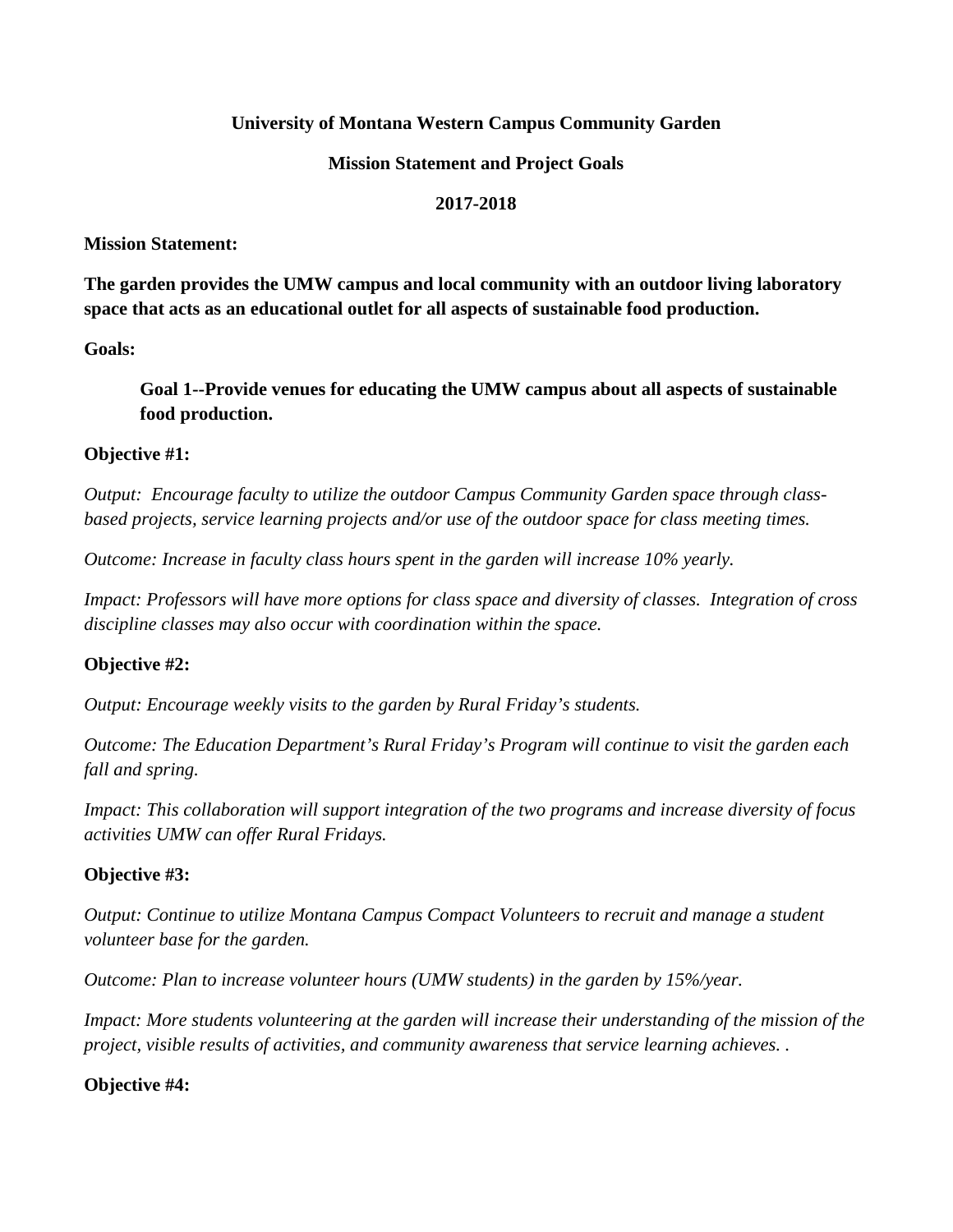*Output: Continue to offer student internships, Campus Corps, Energy Corps, MTCC/ VISTA and Food Corps/Americorps positions through the garden.*

*Output: Continue to show the need and benefit of the positions listed above for the Garden.*

*Outcome: Secure the positions listed above for the garden.*

*Impact: Continue to be able to improve the functioning and programming delivered by the garden for the UMW campus and local community.*

# **Goal 2-- Increase production of vegetables in the Campus Community Garden for sale to the UMW cafeteria and donation to local food bank.**

## **Objective #1:**

*Output: Update the garden infrastructure as needed to ensure a sustainable production of vegetables.*

*Outcome: Addition of frost free water spouts within the garden and drip irrigation system.*

*Impact: Increased volume of vegetables produced and potential availability of crops later in the season.*

## **Objective #2:**

*Output: Continue to utilize methods of low-input farming such as no-till, integrated pest management and non-chemical defenses to insects.*

*Outcome: Higher sustainable yields from a small land area.*

*Impact: Increase in harvest of a variety of vegetables.*

# **Objective #3:**

*Output: Educate the UMW cafeteria about the need to serve more locally grown, chemical free vegetables to the students.*

*Outcome: UMW cafeteria to accept higher yields and types of vegetables from the Garden.*

*Impact: Students will experience nutritious vegetables that they may take part in planting or harvesting.*

# **Objective #4:**

*Output: Contract with the local Food Bank to accept garden vegetables on a regular basis.*

*Outcome: Contract will allow local people to have chemical-free, locally grown vegetables available to them on a regular basis.*

*Impact: Interest of the local people to grow their own vegetables (for both food and exercise) and eat healthier will increase.*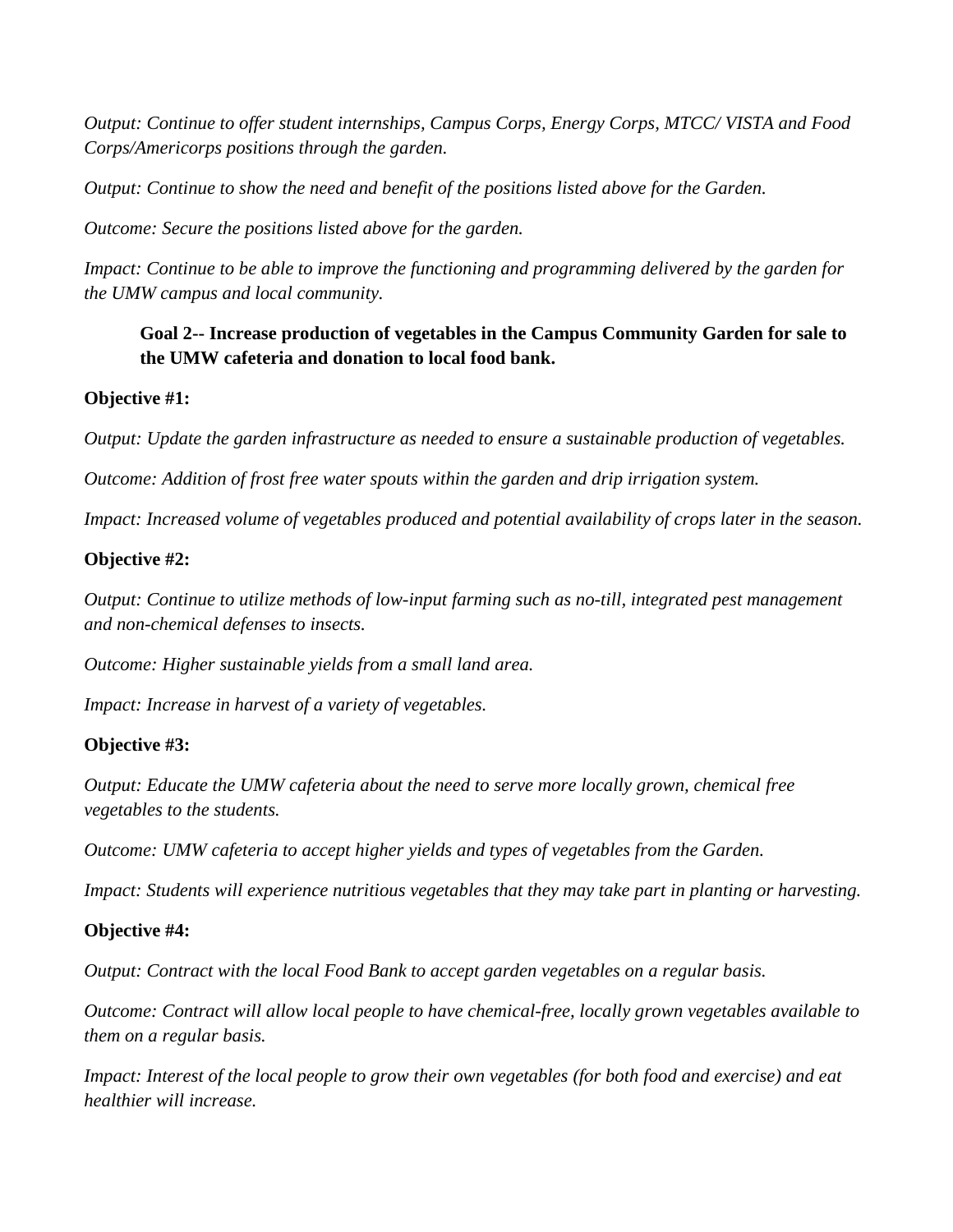### **Objective #5:**

*Output: Collect vegetative waste from the UMW cafeteria daily (March-October) for composting in the UMW garden.*

*Outcome: Finished compost will be utilized for soil augmentation in the garden.* 

*Impact: Improved harvest and soil health.* 

# **Objective #6:**

*Output: Install hoophouse in campus garden for hardening starts before outplanting.*

*Outcome: Extra protection from the elements will result in healthier starts.*

*Impact: Improved harvest overall.*

**Goal 3-- Increase ties with the local community and increase education about sustainability within the region.**

## **Objective #1:**

*Output : Develop content specific youth day camps to educate Dillon's young people about plant-based science.*

*Outcome: Approximately 80 youth will participate in these camps.*

*Impact: Children will have a better understanding of plant-science and awareness of the garden.*

# **Objective #2:**

*Output: Develop lesson plans for use at the Dillon Farmer's Market at a booth run weekly.*

*Outcome: Approximately 8 youth/market will visit the booth.*

*Impact: Children will have a better understanding of plant-science and awareness of the garden.*

# **Objective #3:**

*Output: Offer a summer adult education series revolving around issues for gardening for the community.*

*Outcome: Visitors will visit the garden and learn of ways to better their own garden production.*

*Impact: More people will rent a garden plot or continue to visit the series as they find practical ways to help themselves.*

# **Objective #4:**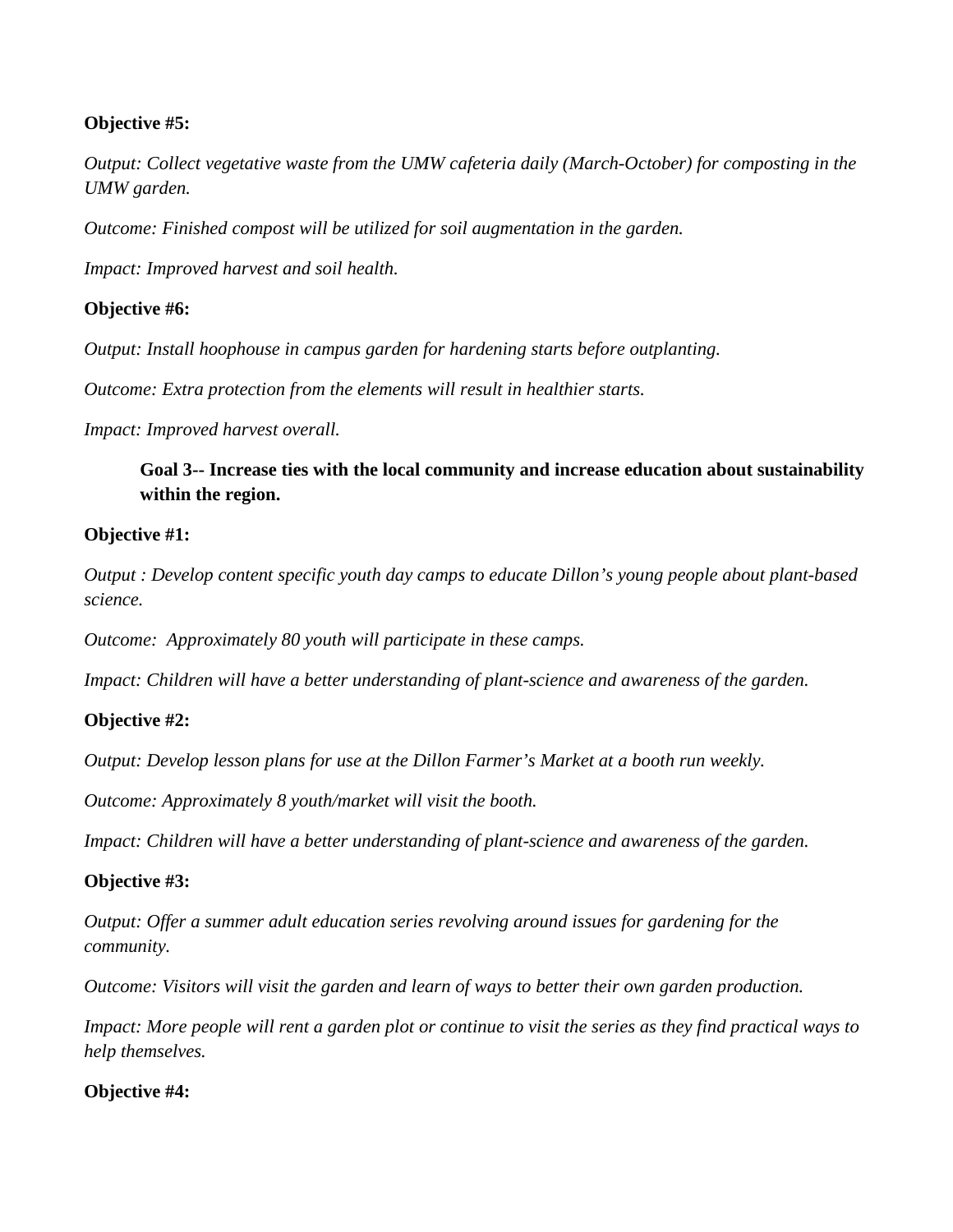*Output: Continue to offer space for the community to manage their own plots.* 

*Outcome: More community members will adopt a plot for themselves or their family.*

*Impact: Donations for plots will increase as will local interest in a healthier lifestyle.*

# **Goal 4– Partner with local K-12 schools to support healthy eating and an understanding of the importance for sustainable agriculture**

### **Objective #1:**

*Output: Encourage weekly visits to the garden by Rural Friday's students.*

*Outcome: Exposure to the garden by local teachers and their students will increase their interest in opportunities posed by such a project.*

*Impact: Youth and their teachers will become more interested in science-based activities and developing their own school gardens.*

## **Objective #2:**

*Output: Continue to use Americorps/VISTA, Food Corps, Summer Associates and Campus Corps volunteers to work closely with the Dillon school teachers and youth to develop their school gardening program.*

*Outcome: The garden will be well maintained by the efforts of a garden committee consisting of dedicated teachers, parents, and students.*

*Impact: More teachers will integrate the garden and nutrition education into their lesson plans and Dillon youth will have a better understanding of where healthy food is grown.*

### **Objective #3:**

*Output: Work with the Dillon School Dining Services to start a farm to school program.*

*Outcome: The Dining Services staff will understand the benefits to using locally produced foods.*

*Impact: High-quality local food will be brought into public school cafeterias to be served to our Dillon youth.*

## **Goal 5—Provide a working campus green space and programming to support the university's Carbon Reduction Plan.**

### **Objective #1**

*Output: Complete and maintain the Tree Campus USA program for UMW.*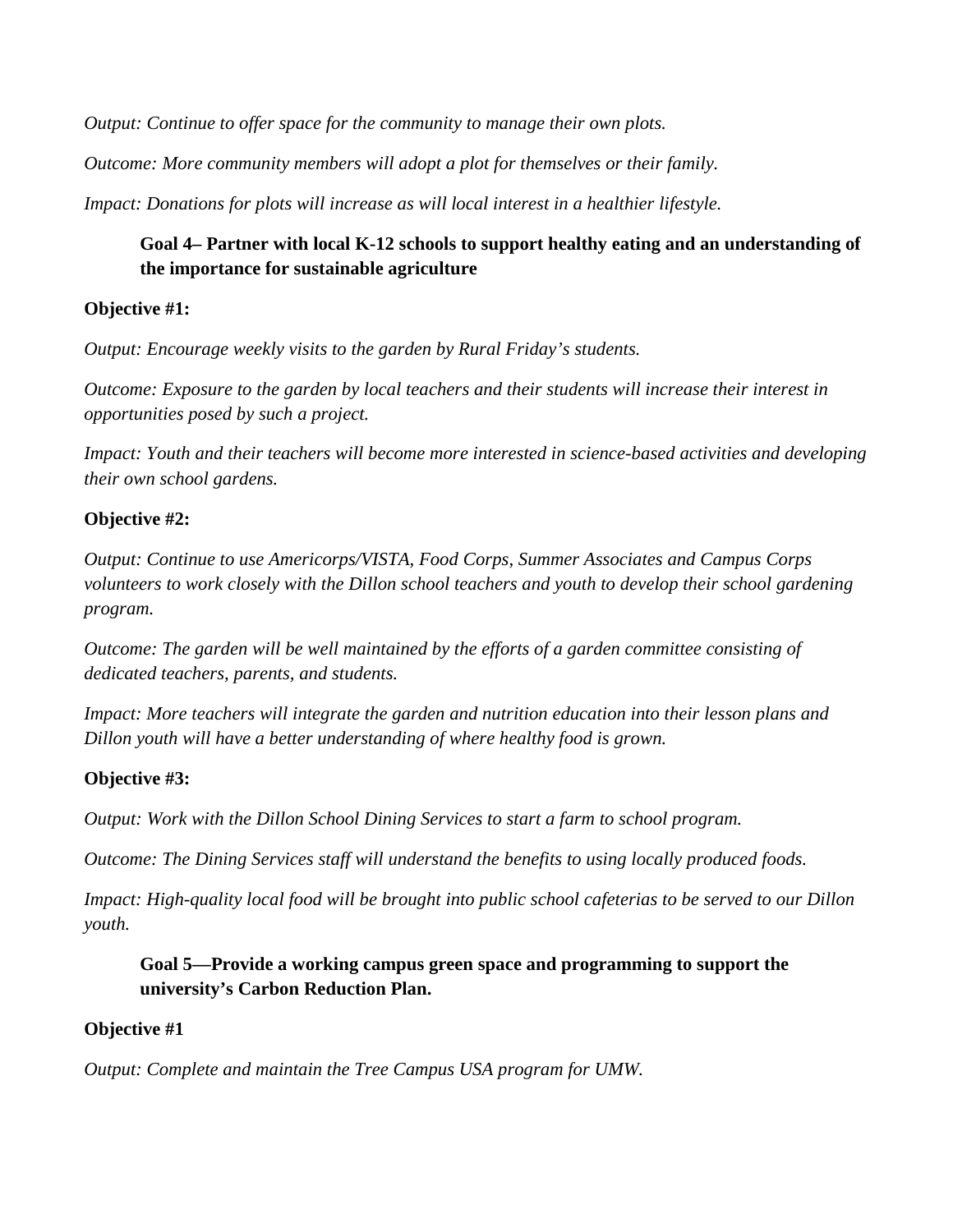*Outcome: Commitment to this program will show UMW's support of environmental issues on its campus.*

*Impact: Provide a venue for continued environmental grant support for tree and shrub plantings and maintenance on the UMW campus.*

# **Objective #2**

*Output: Secure funding for forest garden development within the CCG space.*

*Outcome: Secured funding will provide a platform for continued grant support for tree and shrub plantings and maintenance on the UMW campus.*

*Impact: Develop forest garden as a living landscape for UMW and local community use.* 

## **Objective #3:**

*Output: Continue to utilize methods of low-input farming such as no-till, integrated pest management and non-chemical defenses to insects.*

*Outcome: Higher sustainable yields from a small land area.*

*Impact: Increase in sustainable production of a variety of vegetables for the UMW cafeteria decreasing the need purchase of non-local produce.*

# **Objective 4:**

*Output: Install frost free water spouts and drip irrigation system in the CCG.*

*Outcome: Demonstrated decrease in water waste at the CCG.*

*Impact: UMW will reduce cost of water needed to support the CCG.*

# **Objective 5:**

*Output: Continue maintenance of native plant garden within the CCG space.*

*Outcome: Replant and plants that did not survive previous year, reseed as needed, update plant tags.*

*Impact: An increase in native pollinators, programs for children involving native plants, understanding among CCG visitors of the need for native plant landscaping.*

### **Objective #6:**

*Output: Make heirloom vegetable and flower starts and information regarding varieties available for sale by the community.*